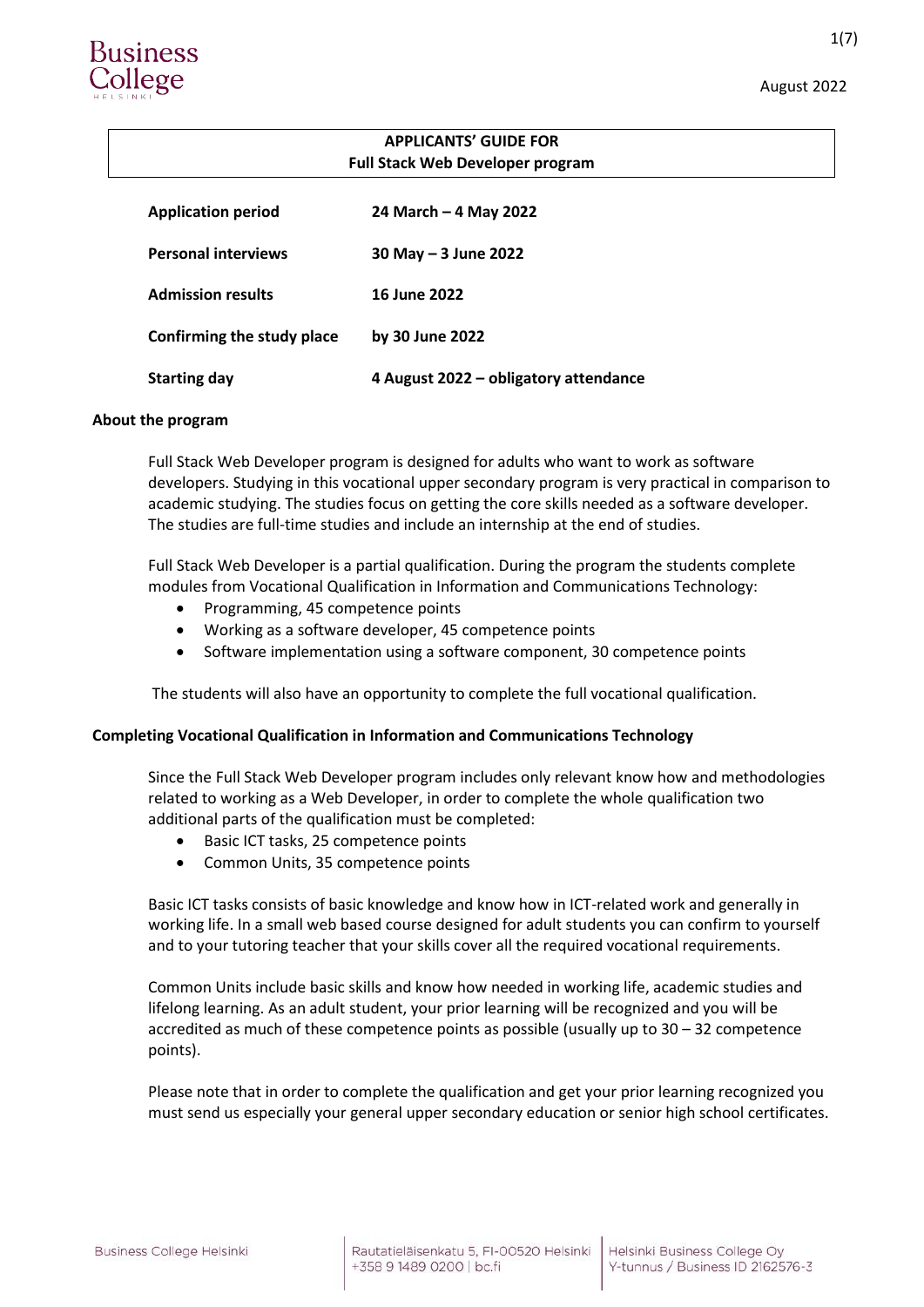

The entrance requirements are

- Good written and oral command of English (B2 CEFR level)
- Good computer skills

# **A. Admission requirements**

- 1. Good command of English English language certificate, written application and oral skills based on the application
- 2. Motivation, competence in ICT, previous experience and career plan
- 3. Personal interview

# **1) English language certificate**

Applicants are asked to enclose a language certificate to their application.

Please submit one of the following certificates:

- IELTS Academic, level 6.0
- TOEFL PBT, 550 paper-based test
- TOEFL IBT, 79 80 internet-based test
- The National Certificate in English language (YKI), at level 4 Intermediate, in all parts.
- Higher degree completed in English The certificate must include a supplement or other information that the full degree has been completed in English
- Upper secondary education completed in Finland Minimum requirement for English language level is grade 7 on the leaving certificate or Cum Laude on the Matriculation Examination certificate. Applicants applying with a Finnish vocational upper secondary certificate, the requirement for English skills is grade 2 (grading scale 1-3) or 4 (grading scale 1-5).

# **Please note: IELTS and TOEFL are valid only for two years since date of issue.**

In addition, secondary school education or a higher degree completed in English in Great Britain, Ireland, the United States, Canada, Australia or New Zealand is accepted as a demonstration of sufficient English language competence.

Please note that an application cannot be processed until all the required documents have been submitted. Only apply once and attach all documents directly to the application form.

# **2) Motivation, competence in ICT, previous experience and career plan**

The applicant's motivation, competence in ICT, previous experience and career plan are evaluated based on the application and supporting documents. Applications are graded on a scale of 0 to 5.

# **3) Personal interview and practical test**

Selected applicants will be invited to a personal interview based on their application and supporting documents. See: selection criteria below.

The objective of the interview is to collect further information on the applicant's current skill level in the areas vital for the students studying in this program. There will also be a small practical test included in the interview. Interview is graded on a scale of 0 to 5.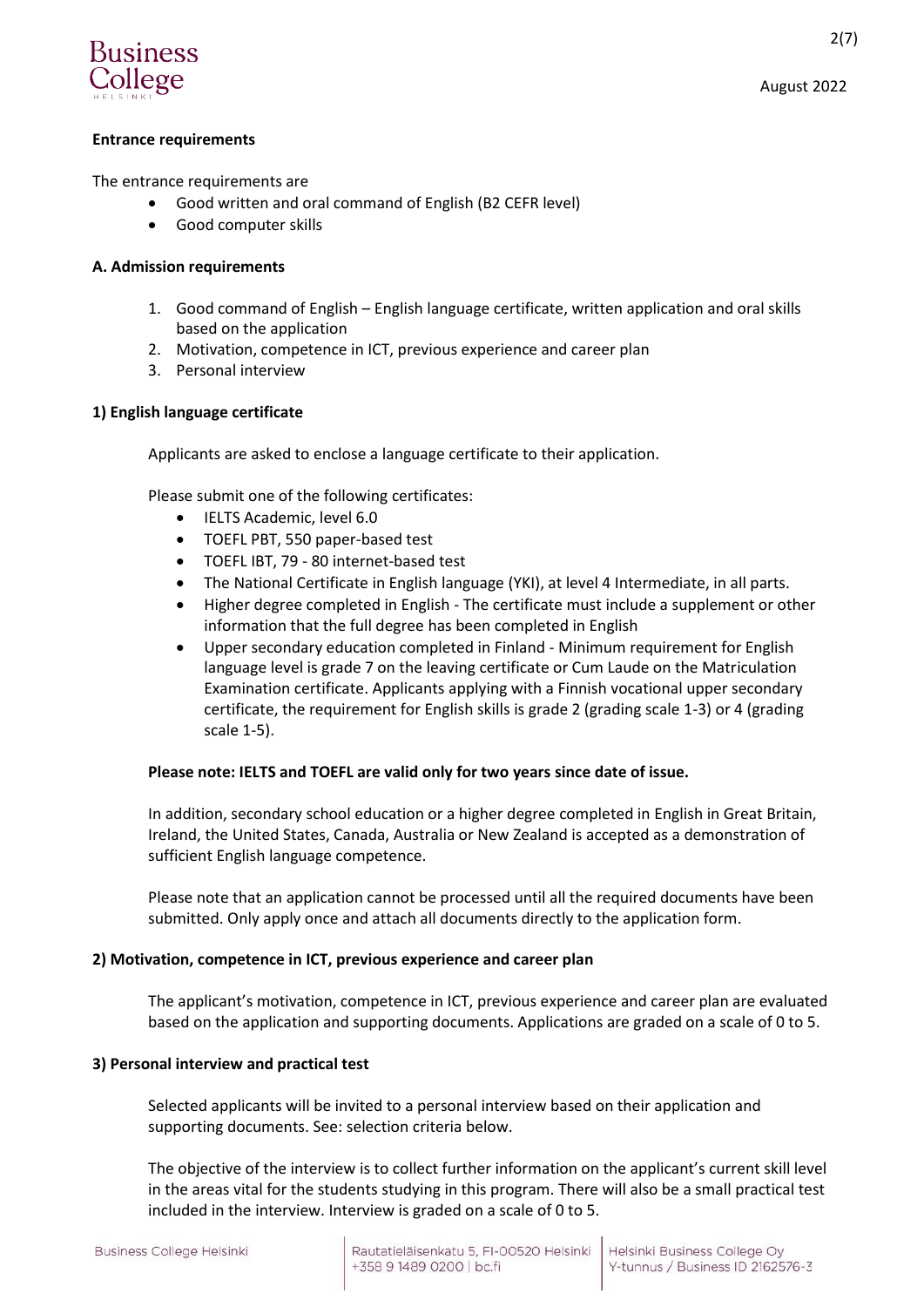

3(7)

Kindly note that the interview is an obligatory part of the admission process and it is organised at the college. Skype or telephone interviews will not be arranged.

If the applicant fails to attend the interview, their application is automatically rejected.

## **B. Selection criteria**

**Application:** 0 – 5 selection points (motivation, competence in ICT, previous experience and career plan)

**Language skills:** 0 – 1 selection points for Finnish language skills (1 selection point: Finnish as a mother tongue, secondary language or YKI 4 level accredited skills)

**Educational background:** 0 – 2 selection points (1 selection point: any academic degree (bachelor level); 2 selection points: bachelor level in technology, science or business / any academic degree at least masters level). In the final selection phase, all academic degrees award 1 selection point.

#### **Interview:** 0 – 5 selection points

Applicants will be invited to an interview **based on the sum of** their application selection points, language skills selection points and educational background selection points. Please note that not all applicants fulfilling the requirements will be issued an invitation but the selection will be made based on the selection points. The interview will be held in our Campus in Pasila, Helsinki. No exemptions.

The final selection will be made **based on the sum of** interview selection points, language skills selection points and educational background selection points. In the case of equal selection points applicants ordering will be based on their interview selection points. In the case of equal selection points in the interview selection points, the ordering will be based on application selection points. In case of equal selection points throughout the process random selection is used. If the applicant fails to attend the interview, their application is automatically rejected.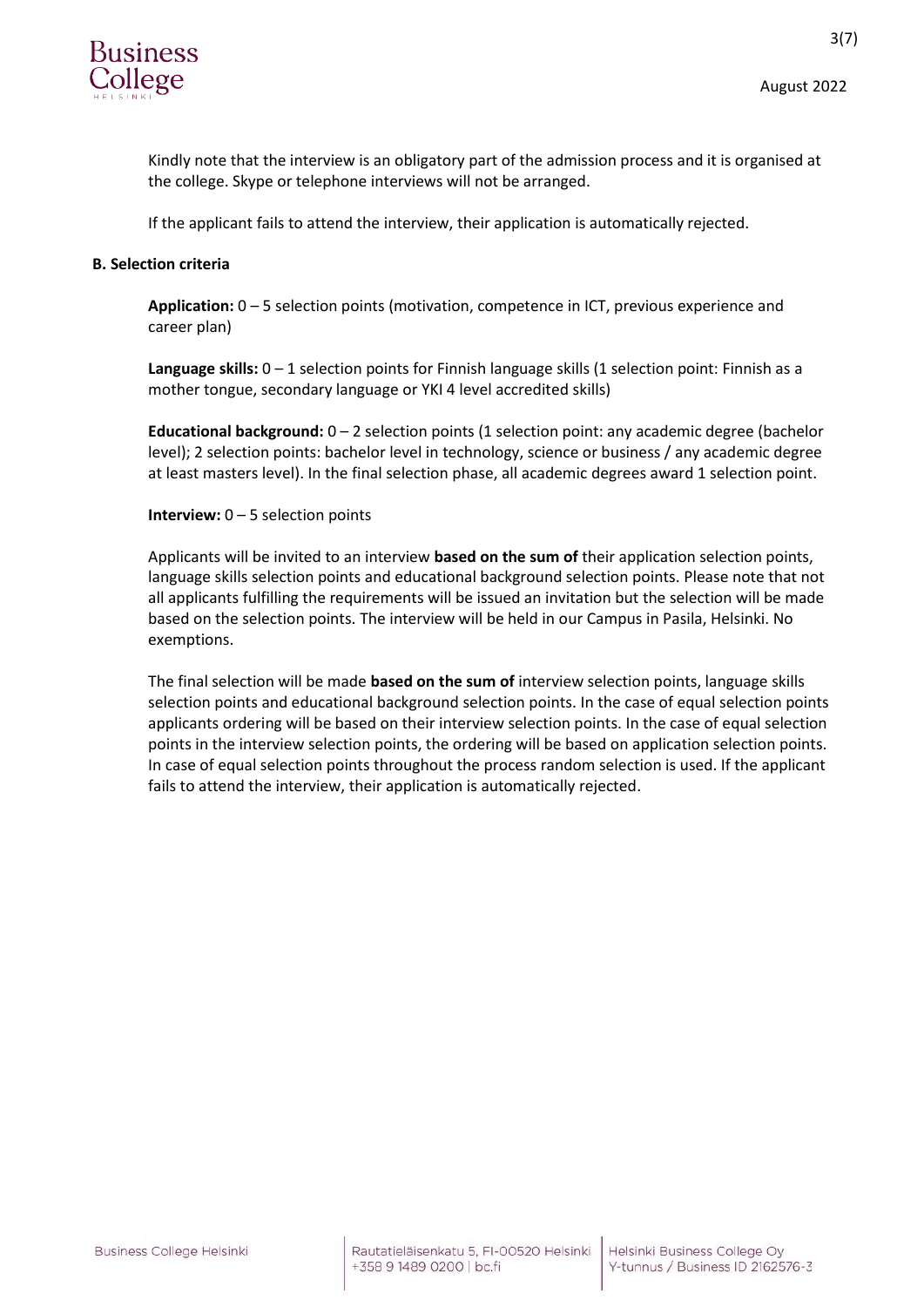

4(7)

# **C. General information for applicants**

## **Full time work, registered jobseekers**

Training program is full-time – you cannot combine this program with working full-time or having other full-time responsibilities.

You might not be able to combine studying in the program and getting unemployment benefits. Applicant is responsible for communicating with TE Services.

#### **Health insurance**

International students must have a health insurance policy that covers the costs of their possible medical care. Health insurance is a requirement for obtaining a residence permit for studies in Finland. If you come from outside Finland, it will be useful to bring along any relevant documents related to your state of health, e.g. vaccinations. This will help you when you contact any members of our medical services.

Further information www.migri.fi.

#### **Cost of studies in Finland for international students**

Business College Helsinki does not have scholarships available for international students and cannot offer financial assistance to students toward travel expenses, living expenses or studyrelated expenses in Finland. Therefore, students are required to finance and to cover these costs to the full amount themselves. Common expense items include:

- course text books
- photocopied course material
- study supplies
- study equipment
- meals, housing, travel and other general living expenses

To comply with the Finnish immigration law, international students are required to produce written proof of their ability to support themselves financially for the duration of their studies.

Unfortunately, we cannot help with the VISA issues. For more information, please consult the Finnish Immigration Service (www.migri.fi).

#### **Results and appeals**

Admission decisions will be announced and written invitations to accepted students e-mailed **on June 16th 2022**. All applicants who were invited to a personal interview will receive a written notification of his/her personal admission decision.

An applicant who disagrees with the decision can request a review and correction of his/her case. An appeal to this effect must be made in writing to REGIONAL STATE ADMINISTRATIVE AGENCY (ETELÄ-SUOMEN ALUEHALLINTOVIRASTO) within 14 days after the publication of the results. The appeal must state in detail which part(s) of the admissions procedure are requested to be reviewed and corrected, and on what basis. Results of the personal interview and admissions processes cannot be altered to the detriment of students already admitted.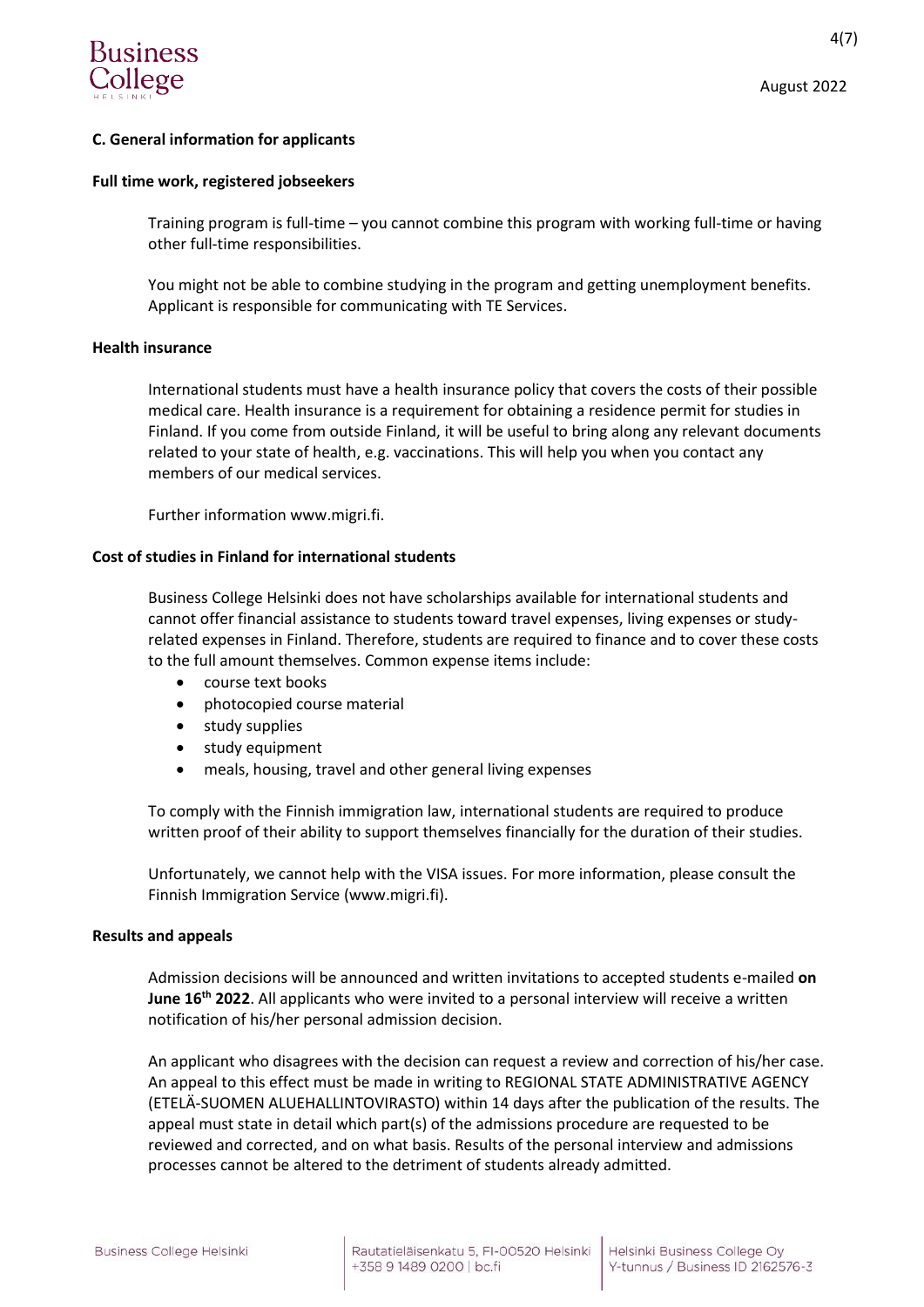

## **Written confirmation of study place and enrolment**

An applicant accepted to the program must confirm his/her enrolment by submitting a written confirmation of accepting the offered study place to the student affairs office **by June 30th 2022**.

Detailed instructions on how to confirm the study place will be sent with the acceptance letter. If the applicant fails to submit the confirmation form by the date indicated in the decision, he/she loses the offered study place.

## **Starting the studies at Business College Helsinki**

Studies start with **mandatory orientation day on August 4th 2022**. All new students should attend the orientation. In case the accepted student is not present on the orientation day and has not informed the college about their absence in advance, their place will be given to another applicant.

Please take notice that the accepted student is responsible of taking care of all the practical issues considering the start of the studies, such as, submitting an international student's residence permit application in time.

August 2022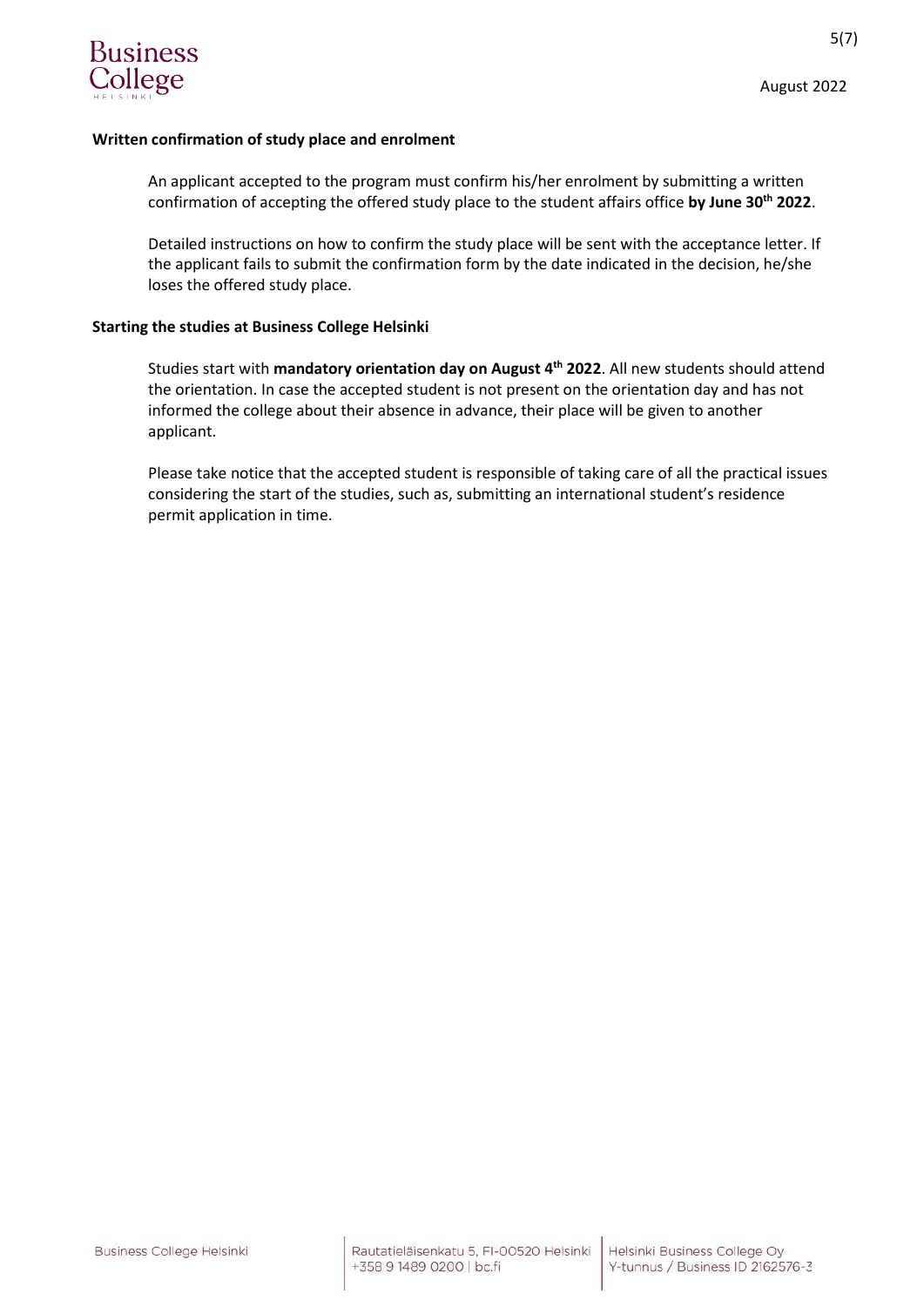## **INSTRUCTIONS FOR THE APPLICATION FORM**

#### **Application to Full Stack Web Developer program**

Please choose if you wish to complete the Full Stack Web Developer program: modules from Vocational Qualification in Information and Communications Technology (partial degree) or full vocational qualification (whole degree).

*Please take notice that if you choose the full vocational qualification, you must submit an upper secondary school leaving certificate and/or transcript of records with the application. The documents should show the contents of completed upper secondary education. Please note that only applicants who have completed upper secondary education and have attached a copy of the school certificate to the application can be accepted to the full qualification.*

## **Personal information**

Please fill in all the information accurately.

*In the First name field, please write your first name (your forename for everyday use).*

#### **Contact information**

Please fill in your current residence address.

*Please write the postal code of your place of residence (in numbers) and the name of the city. A Finnish postal code may be chosen from the list.*

#### **Educational background**

Please fill in the information about your education, training and degrees completed.

#### **Language skills**

Please fill in the information and use the given scale to assess your skills (speaking, reading and writing).

*Entrance requirement for this program is a good written and oral command of English. Please take notice that the applicant must provide a certificate of their English language skills with the application. Applications sent without the certificate of English language will not be considered. Please see: page 2 for further instructions.*

#### **Immigration status**

Please enclose a copy of your residence permit or visa (if valid).

*Please note that if you are a Finnish citizen, you do not fill in this section.*

August 2022